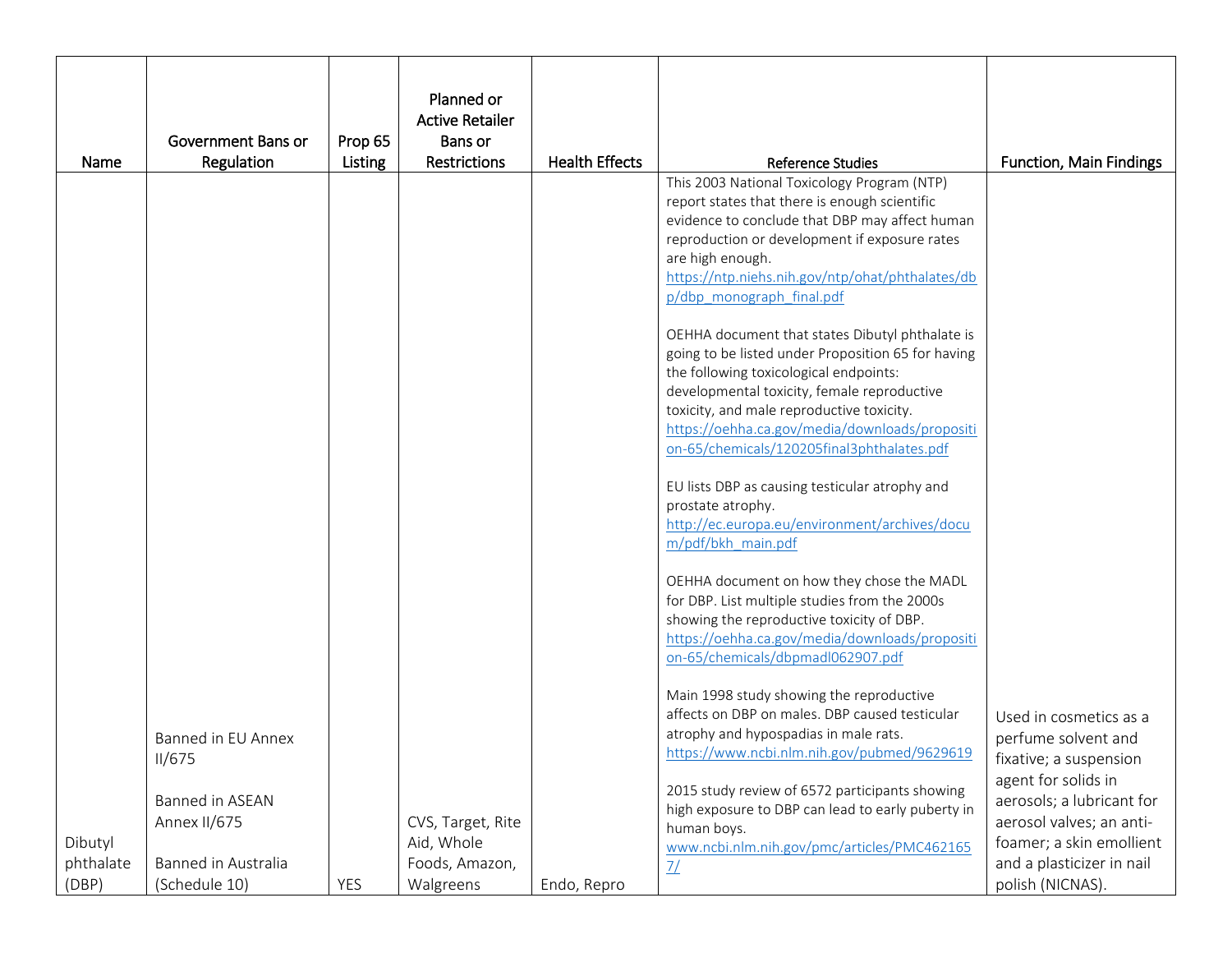|              |                              |     |                |              | 2015 review article that shows how phthalates,<br>like DBP, can affect normal ovarian function, lead<br>to premature ovarian failure, anovulation,<br>infertility, and decreased steroidogenesis.<br>Reviews both animal and human studies)<br>https://www.frontiersin.org/articles/10.3389/fen<br>do.2015.00008/full<br>2013 study of 168 girls and boys Measured Twice<br>a Year During a 5-Year Period shows that high<br>exposure to DBP was associated with earlier age<br>at pubarche in boys. (Human study)<br>https://academic.oup.com/jcem/article/98/9/375<br>5/2833254 |                           |
|--------------|------------------------------|-----|----------------|--------------|-----------------------------------------------------------------------------------------------------------------------------------------------------------------------------------------------------------------------------------------------------------------------------------------------------------------------------------------------------------------------------------------------------------------------------------------------------------------------------------------------------------------------------------------------------------------------------------|---------------------------|
|              |                              |     |                |              | Scientific Committee on Consumer Products<br>(SCCP) opinion on phthalates in cosmetics. SCCP<br>identifies that DEHP can cause testicular and<br>developmental toxicity.<br>https://ec.europa.eu/health/ph risk/committees<br>/04 sccp/docs/sccp o 106.pdf (pg. 12)                                                                                                                                                                                                                                                                                                               |                           |
|              |                              |     |                |              | OEHHA document stating that DEHP is going to<br>be listed under Proposition 65. Document lists<br>DEHP as having female reproductive toxicity and<br>male reproductive toxicity.<br>https://oehha.ca.gov/media/downloads/propositi<br>on-65/chemicals/120205final3phthalates.pdf                                                                                                                                                                                                                                                                                                  |                           |
|              | Banned in EU Annex<br>II/677 |     |                |              | 2015 Swan study showing that first trimester<br>phthalate exposure is inversely associated with<br>anogenital distance in male newborns, but not<br>females. (Part of TIDES study, n=737) The findings<br>suggest that even at low levels, exposure to DEHP<br>can negatively affect male genital development                                                                                                                                                                                                                                                                     |                           |
|              | Banned in Canada             |     |                |              | resulting in reproductive tract changes that can<br>impact reproductive health later in life.<br>:https://academic.oup.com/humrep/article/30/4/                                                                                                                                                                                                                                                                                                                                                                                                                                   |                           |
|              | <b>Banned in ASEAN</b>       |     | CVS, Rite Aid, |              | 963/613595                                                                                                                                                                                                                                                                                                                                                                                                                                                                                                                                                                        |                           |
|              | Annex II/677                 |     | Target,        |              |                                                                                                                                                                                                                                                                                                                                                                                                                                                                                                                                                                                   | Diethylhexyl phthalate    |
| Diethylhexyl |                              |     | Walgreens,     |              | Systematic review of literature that shows that                                                                                                                                                                                                                                                                                                                                                                                                                                                                                                                                   | can be found in eyelash   |
| phthalate    | Banned in Australia          |     | Whole Foods,   | Endo, Repro, | DEHP can negatively affect the development of                                                                                                                                                                                                                                                                                                                                                                                                                                                                                                                                     | adhesives and as an       |
| (DEHP)       | (Schedule 10)                | YES | Amazon         | eye irritant | the male reproductive tract and semen quality.                                                                                                                                                                                                                                                                                                                                                                                                                                                                                                                                    | ingredient in fragrances. |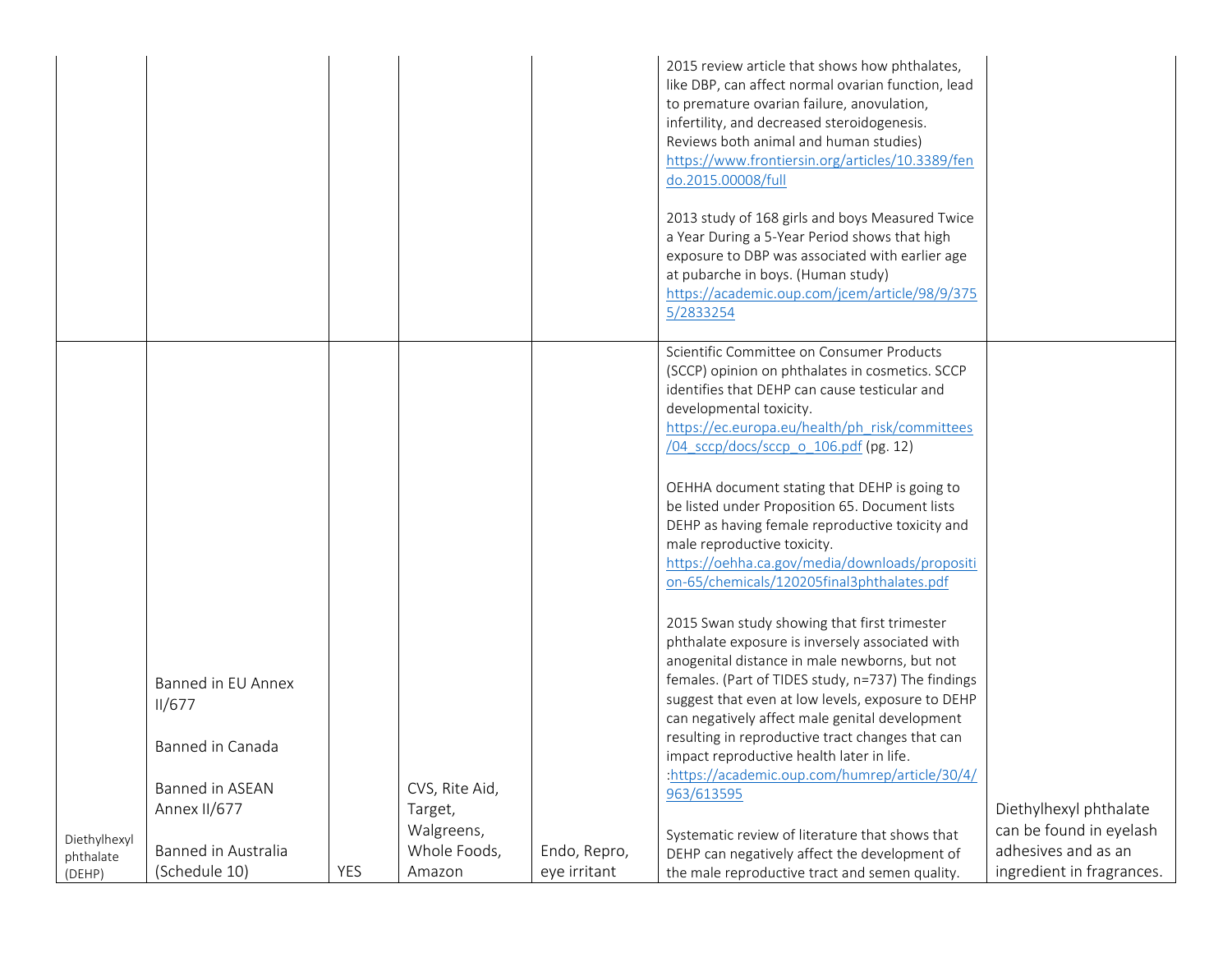| Formaldehyde - Restricted in EU                                                                                                                                                                                                                                                                                                                                                                                                                                                                                                                                                                                                                                                                                                                                                                                                                                                                                                                                                                                                                                                                                                                                              |     |                                                                   |                                                       | (looks at animal and human<br>studies)https://www.ncbi.nlm.nih.gov/pubmed/2<br>4903855<br>On Tedx's list of potential endocrine disruptors.<br>Lists 5 older studies that provide evidence as to<br>why DEHP is a potential endocrine disruptor.<br>https://endocrinedisruption.org/popup-chemical-<br>details?chemid=505                                                                                                                                                                                                                                                                                                                                                                                                                                                                                                                                                                                                                                                                                                                                                                                                                                                                  | Formaldehyde is a                                                                                                                                                                                                                                                                                                                                                                                                                                                                                                                                                                                                                     |
|------------------------------------------------------------------------------------------------------------------------------------------------------------------------------------------------------------------------------------------------------------------------------------------------------------------------------------------------------------------------------------------------------------------------------------------------------------------------------------------------------------------------------------------------------------------------------------------------------------------------------------------------------------------------------------------------------------------------------------------------------------------------------------------------------------------------------------------------------------------------------------------------------------------------------------------------------------------------------------------------------------------------------------------------------------------------------------------------------------------------------------------------------------------------------|-----|-------------------------------------------------------------------|-------------------------------------------------------|--------------------------------------------------------------------------------------------------------------------------------------------------------------------------------------------------------------------------------------------------------------------------------------------------------------------------------------------------------------------------------------------------------------------------------------------------------------------------------------------------------------------------------------------------------------------------------------------------------------------------------------------------------------------------------------------------------------------------------------------------------------------------------------------------------------------------------------------------------------------------------------------------------------------------------------------------------------------------------------------------------------------------------------------------------------------------------------------------------------------------------------------------------------------------------------------|---------------------------------------------------------------------------------------------------------------------------------------------------------------------------------------------------------------------------------------------------------------------------------------------------------------------------------------------------------------------------------------------------------------------------------------------------------------------------------------------------------------------------------------------------------------------------------------------------------------------------------------|
| (Nail hardening products - 5%<br>maximum concentration,<br>warning required) Annex III/13<br>(oral products - 0.1% max<br>concentration as free<br>formaldehyde; other products -<br>0.2% max concentration as free<br>formaldehyde; not to be used in<br>aerosol dispensers) Annex V/5<br>Restricted in Canada (not<br>permitted in aerosol products;<br>.01% max concentration in non-<br>aerosol products which release<br>formaldehyde vapours when<br>used according to directions;<br>0.1% max concentration in oral<br>products; 0.2% max<br>concentration in non-oral<br>products as preservative; 5.0%<br>max concentration in nail<br>hardener, sold with nail shield<br>and directions for use)<br>Restricted in ASEAN (5% max<br>concentration in nail hardening<br>products) Annex III/13 (as<br>preservative, 0.2% except oral<br>hygiene products which are<br>0.1%, not allowed in aerosol<br>dispensers) Annex VI/5<br>Formalin prohibited in Japan<br>(Appendix 1/29)<br>Restricted in Australia (oral<br>hygiene 0/1%; aerosols 0.005%;<br>Formaldehyde<br>nail hardener 5%; other<br>and<br>preparations 0.2% with warning)<br>Formaldehyde<br>releasers | YES | CVS, Rite Aid,<br>Target,<br>Walgreens,<br>Whole Foods,<br>Amazon | Cancer, endo,<br>respiratory<br>harm, eye<br>irritant | NTP Report on Carcinogens Background<br>Document for Formaldehyde: Classifies<br>formaldehyde as carcinogenic when its fumes are<br>inhaled.<br>https://ntp.niehs.nih.gov/ntp/roc/twelfth/2009/n<br>ovember/formaldehyde bd final.pdf<br>OSHA Hazard Alert on hair smoothing products<br>that could release formaldehyde. The alert states<br>that formaldehyde can cause allergic reactions of<br>the skin, eyes, and lungs. Also states that if a<br>product containing formaldehyde gets sprayed in<br>the eyes, it can cause eye damage and even<br>cause blindness.<br>https://www.osha.gov/SLTC/formaldehyde/hazar<br>d alert.html<br>OEHHA report lists formaldehyde as a toxic air<br>contaminant.<br>https://oehha.ca.gov/media/downloads/air/docu<br>ment/formaldehyde.pdf<br>Formaldehyde (gas) is on the Proposition 65 list<br>as a carcinogen. This report from OEHHA states<br>that "there is a high level of concern over<br>exposure to formaldehyde" and a "medium-high<br>level of developmental/reproductive toxicity<br>concern over formaldehyde." (lists studies that<br>they analyzed to make decision)<br>https://oehha.ca.gov/media/downloads/crnr/gro<br>up.pdf | carcinogenic impurity<br>released by multiple<br>cosmetic preservatives.<br>Some hair smoothing<br>and straightening<br>product also contain<br>formaldehyde.<br>Formaldehyde is on the<br>Prop 65 list as a<br>chemical that causes<br>cancer. The<br>International Agency for<br>Research on<br>Carcinogens (IARC)<br>classifies formaldehyde<br>as "carcinogenic to<br>humans". OSHA states<br>that formaldehyde<br>presents a health hazard<br>if workers are exposed-<br>it can irritate the eyes<br>and nose; cause allergic<br>reactions of the skin,<br>eyes, and lungs; and it is<br>also linked to nose and<br>lung cancer. |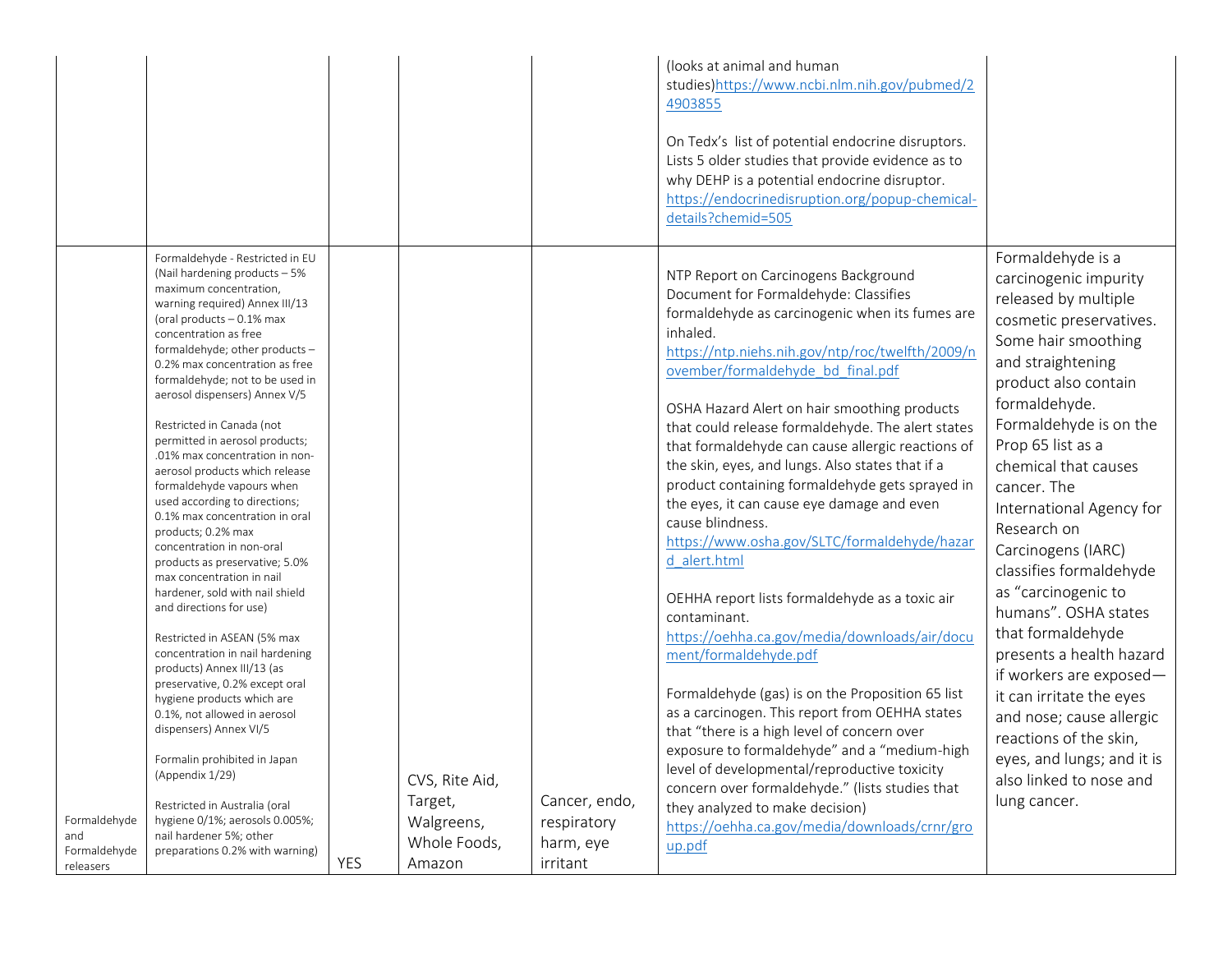|                              | [For Bronopol (2-bromo-2-<br>nitropropane-1,3-diol), see EU<br>Annex V/21, ASEAN Annex VI/21,<br>and Canada's Hotlist for<br>examples of restrictions on<br>certain formaldehyde releasers]                                                                                |     |                                                                       |                                        | 2012 study finds that personal care products<br>containing formaldehyde releasers do release<br>formaldehyde into the air to then be inhaled, but<br>the study finds that the amount of formaldehyde<br>that is inhaled from PCP is not enough to pose<br>risk to human health.<br>https://www.ncbi.nlm.nih.gov/pubmed/2240613                                                                                                                                                                                                                                                                                                                                                                                                                                                                                                                                                 |                                                                                                                                                                                                                                                                                                                                                                                                                                                                                                                                                                                                                                                                                |
|------------------------------|----------------------------------------------------------------------------------------------------------------------------------------------------------------------------------------------------------------------------------------------------------------------------|-----|-----------------------------------------------------------------------|----------------------------------------|--------------------------------------------------------------------------------------------------------------------------------------------------------------------------------------------------------------------------------------------------------------------------------------------------------------------------------------------------------------------------------------------------------------------------------------------------------------------------------------------------------------------------------------------------------------------------------------------------------------------------------------------------------------------------------------------------------------------------------------------------------------------------------------------------------------------------------------------------------------------------------|--------------------------------------------------------------------------------------------------------------------------------------------------------------------------------------------------------------------------------------------------------------------------------------------------------------------------------------------------------------------------------------------------------------------------------------------------------------------------------------------------------------------------------------------------------------------------------------------------------------------------------------------------------------------------------|
| Lead and<br>its<br>compounds | Banned in EU (annex II/289)<br>Banned in Canada (lead<br>acetate and lead and its<br>compounds)<br>Banned in ASEAN (Annex<br>11/289<br>FDA restrictions (lead<br>acetate, nonbinding<br>guidance)<br>Restricted in Australia<br>(Caution/ Poison; Schedules<br>5 and $6$ ) | YES | Whole Foods;<br>presumed<br>banned/limited<br>per FDA<br>restrictions | Cancer, repro<br>and neuro<br>toxicity | Lead is on the Proposition 65 list as causing<br>cancer and for causing developmental toxicity,<br>male reproductive toxicity, and female<br>reproductive toxicity.<br>https://oehha.ca.gov/proposition-<br>65/chemicals/lead-and-lead-compounds<br>FDA testing of 400 lipsticks finds that all but two<br>lipsticks have detectable levels of lead.<br>https://www.fda.gov/Cosmetics/ProductsIngredie<br>nts/Products/ucm137224.htm<br>2002 study shows that lead intoxication in<br>gestational and lactation periods alters the<br>development of male reproductive organs in rats.<br>https://www.sciencedirect.com/science/article/pi<br>i/S014765130292230X<br>2002 study found that lead delayed the timing of<br>puberty in female rats. The levels of lead are<br>relevant to human health concerns.<br>https://www.ncbi.nlm.nih.gov/pubmed/1222059<br>$\overline{4}$ | Lead, a potent<br>neurotoxic metal, occurs<br>as a contaminant in<br>cosmetic products such<br>as lipsticks, eye<br>shadows, blushes,<br>compact powders,<br>shampoos, and body<br>lotions. The FDA has a<br>current limit of 10ppm<br>of lead in cosmetic lip<br>products. In 2012, the<br>FDA tested 400 lipsticks<br>and found lead in every<br>lipstick product. As of<br>2018, the FDA no longer<br>allows lead acetate to be<br>used as a colorant in hair<br>dyes. Lead and lead<br>compounds are<br>currently listed on Prop<br>65 as cancer causing and<br>causing developmental<br>toxicity, male<br>reproductive toxicity,<br>and female,<br>reproductive toxicity. |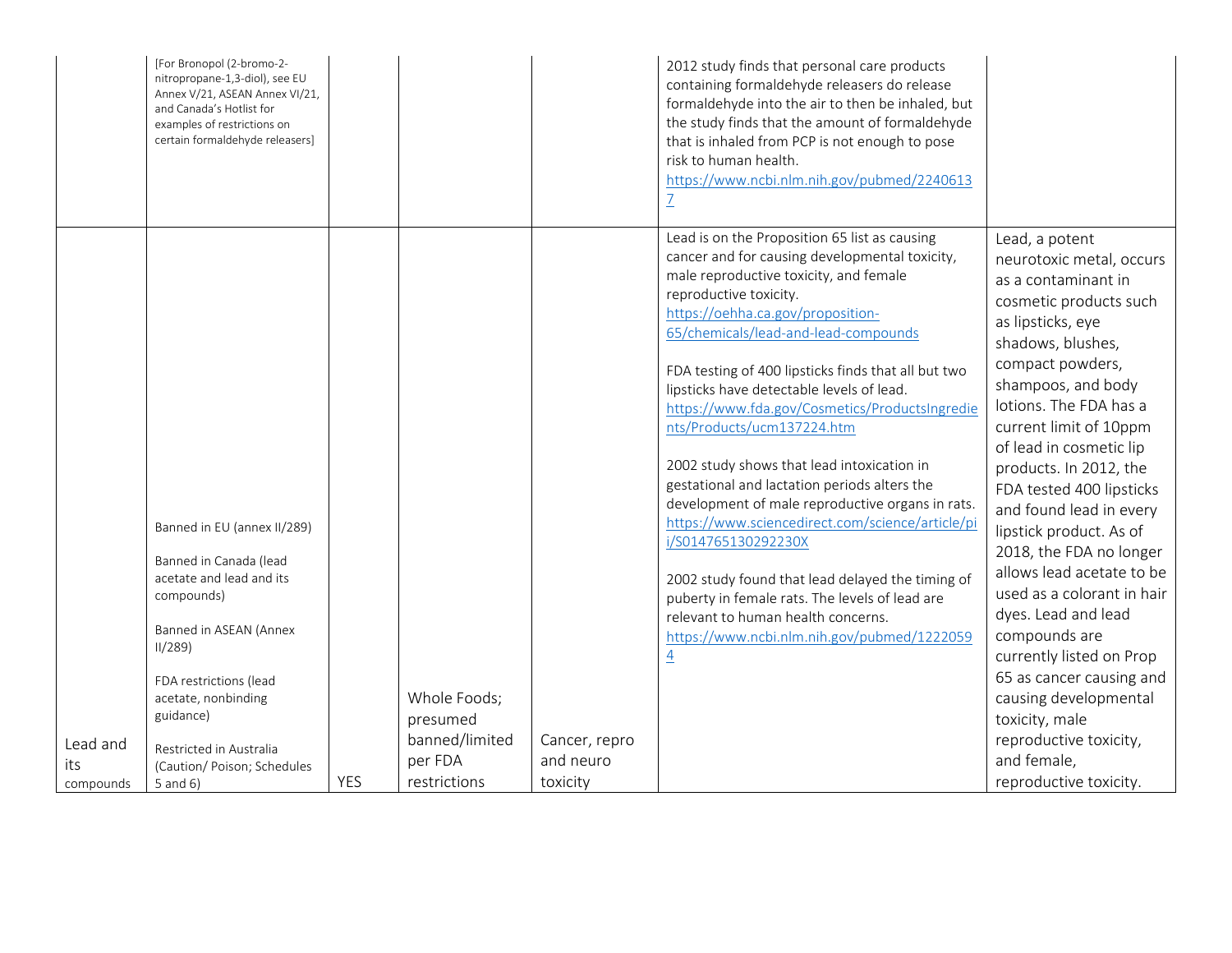|                                                                | Global Minimata Treaty<br>Banned in Canada<br>Banned in Japan (Appendix<br>1/13)<br>Banned in EU Annex II/221;<br>thimerosal max                                                                                                                               |            |                                         |                                | Mercury is currently listed on the Proposition 65<br>list as causing developmental toxicity.<br>https://oehha.ca.gov/chemicals/mercury-<br>inorganic<br>The FDA only allows mercury to be used in<br>cosmetics applied to the eye area with a 65 parts<br>per million limit of mercury, as a metal. In all<br>other cosmetic products the concentration of                                                                                                                                                                                                                                                                                   |                                                                                                                                  |
|----------------------------------------------------------------|----------------------------------------------------------------------------------------------------------------------------------------------------------------------------------------------------------------------------------------------------------------|------------|-----------------------------------------|--------------------------------|----------------------------------------------------------------------------------------------------------------------------------------------------------------------------------------------------------------------------------------------------------------------------------------------------------------------------------------------------------------------------------------------------------------------------------------------------------------------------------------------------------------------------------------------------------------------------------------------------------------------------------------------|----------------------------------------------------------------------------------------------------------------------------------|
|                                                                | concentration of 0.007% in<br>eye products (Annex V/16)<br>Banned in ASEAN (annex<br>II/221); "thiomersal" and<br>"phenylmercuric salts"<br>allowed in eye cosmetics at                                                                                        |            |                                         |                                | mercury must be less than 1 mg/kg. The FDA also<br>states that mercury compounds are readily<br>absorbed through the skin on topical application,<br>accumulate in the body, may cause allergic<br>reactions, skin irritation, or neurotoxic problems.<br>https://www.fda.gov/Cosmetics/GuidanceRegulat<br>ion/LawsRegulations/ucm127406.htm                                                                                                                                                                                                                                                                                                 |                                                                                                                                  |
| Mercury<br>and related<br>compounds<br>including<br>Thimerosal | max 0.007% (Annex<br>VI/16&17)<br>FDA ban with restrictions (as<br>preservative in eye products,<br>0.0065% max concentration<br>allowed; trace contamination<br>must be under 1ppm) 21 CFR<br>700.13                                                          | <b>YES</b> | Presumed<br>banned/limited<br>per FDA   | Endo and repro<br>toxicity     | The World Health Organization lists the main<br>adverse effect of mercury in cosmetics as kidney<br>damage.<br>https://www.who.int/ipcs/assessment/public he<br>alth/mercury flyer.pdf                                                                                                                                                                                                                                                                                                                                                                                                                                                       | Mercury is a highly toxic<br>heavy metal that is used<br>as a skin lightening<br>agent and preservative<br>in cosmetic products. |
|                                                                | Banned in EU (with sodium salt<br>or salts of isobutylparaben)<br>(annex II/1375)<br>Banned in ASEAN (exception for<br>Indonesia for sodium salt or salts<br>of isobutylparaben) Annex<br>II/1375<br>Restricted in Japan as<br>preservative (max concentration |            | CVS, Rite Aid,<br>Target,<br>Walgreens, |                                | SCCS states that there are not enough studies on<br>isobutylparaben to evaluate the safety of its use<br>in cosmetics, so the use of isobutylparaben is<br>banned.<br>http://ec.europa.eu/health/scientific_committee<br>s/consumer safety/docs/sccs o 132.pdf<br>2010 study showing the effects of parabens on<br>female reproductive development in rats.<br>Parabens can suppress hormone response and<br>alter the morphology of reproductive tissues.<br>Isobutylparaben was found to have the strongest<br>binding affinity to estrogen receptors. (animal<br>study)<br>https://www.ncbi.nlm.nih.gov/pubmed/2013288<br>$\underline{0}$ | Isobutylparaben is used                                                                                                          |
| Isobutyl<br>paraben                                            | for all "p-oxybenzoic acid esters<br>and their sodium salts" is 1.0g<br>per 100g) appendix 3/1                                                                                                                                                                 | <b>NO</b>  | Whole Foods,<br>Amazon                  | Endo, skin and<br>eye irritant | 2002 study showing that isobutylparaben<br>increases oestrogenic activity more than<br>butylparaben. Study supports isobutylparaben's                                                                                                                                                                                                                                                                                                                                                                                                                                                                                                        | as a preservative in<br>cosmetic products.                                                                                       |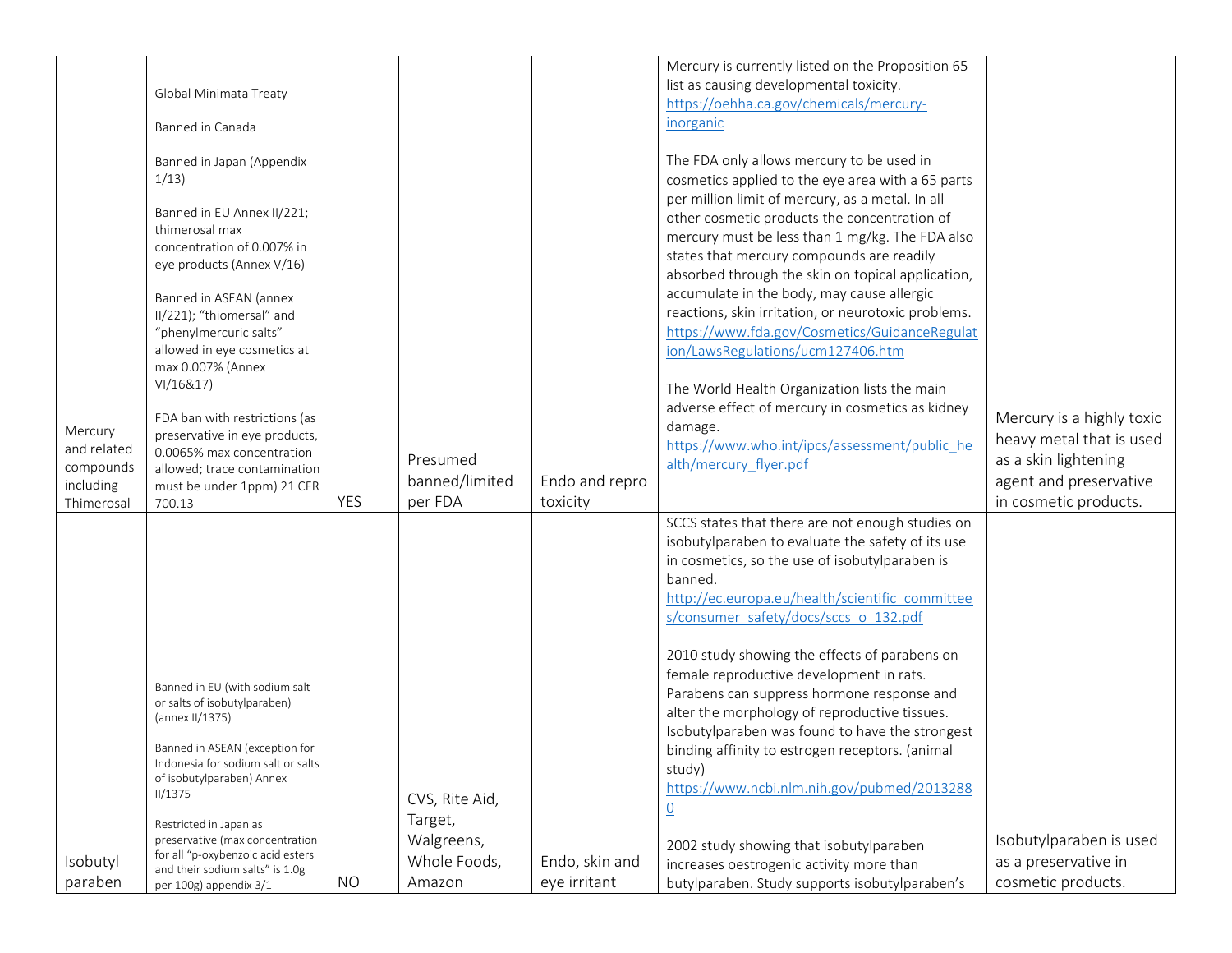|                                                                                                                                                                                                                                                                                                                                                                                                                                                                                                                                                                                                                                                                                                                                                                                                                                                                                                                        |                                                                                                      |                                | endocrine disruption capabilities. (in vitro and in<br>vivo study)<br>https://www.ncbi.nlm.nih.gov/pubmed/1221053<br>8<br>2015 study found that isobutylparaben was a<br>strong sensitizer in this study. Sensitization<br>potencies were correlated with the side chain<br>length of the parabens.<br>https://www.ncbi.nlm.nih.gov/pubmed/2539500<br>$\underline{6}$                                                                                                                                                                                                                                                                                                                                                                                                                                                                                                                                                                                                                                                                                                                                                                                                                                                  |                                                                                                                                                                                                                                                                                                                                                                            |
|------------------------------------------------------------------------------------------------------------------------------------------------------------------------------------------------------------------------------------------------------------------------------------------------------------------------------------------------------------------------------------------------------------------------------------------------------------------------------------------------------------------------------------------------------------------------------------------------------------------------------------------------------------------------------------------------------------------------------------------------------------------------------------------------------------------------------------------------------------------------------------------------------------------------|------------------------------------------------------------------------------------------------------|--------------------------------|------------------------------------------------------------------------------------------------------------------------------------------------------------------------------------------------------------------------------------------------------------------------------------------------------------------------------------------------------------------------------------------------------------------------------------------------------------------------------------------------------------------------------------------------------------------------------------------------------------------------------------------------------------------------------------------------------------------------------------------------------------------------------------------------------------------------------------------------------------------------------------------------------------------------------------------------------------------------------------------------------------------------------------------------------------------------------------------------------------------------------------------------------------------------------------------------------------------------|----------------------------------------------------------------------------------------------------------------------------------------------------------------------------------------------------------------------------------------------------------------------------------------------------------------------------------------------------------------------------|
| Banned in EU (with sodium<br>salt or salts of<br>isopropylparaben) (Annex<br>11/1374)<br>Banned in ASEAN (with<br>sodium salt or salts of<br>isopropylparaben, exception<br>for Indonesia) (Annex<br>11/1374)<br>Restricted in Japan as<br>preservative (max concentration<br>for all "p-oxybenzoic acid esters<br>Isopropyl<br>and their sodium salts" is 1.0g<br><b>NO</b><br>paraben<br>per 100g) (Appendix 3/1)<br>Restricted in EU (butylparaben<br>and its sodium and potassium<br>salts) (max concentration is<br>0.14% for the sum of the<br>individual concentrations of<br>butyl and propyl, max<br>concentration is 0.8% for<br>mixtures of all parabens (methyl,<br>ethyl, propyl, butyl, etc. -<br>butyl+propyl may not exceed<br>0.14% still); not to be used in<br>leave on nappy area products for<br>kids under 3yo) (Annex V/12bis)<br>Restricted in ASEAN (butyl<br>paraben and sodium and<br>Butyl | CVS, Rite Aid,<br>Target,<br>Walgreens,<br>Whole Foods,<br>Amazon<br>CVS, Rite Aid,<br>Target, Whole | Endo, skin and<br>eye irritant | SCCS states that there are not enough studies on<br>isopropylparaben to evaluate the safety of its use<br>in cosmetics, so the use of isopropylparaben is<br>banned.<br>http://ec.europa.eu/health/scientific_committee<br>s/consumer_safety/docs/sccs_o_132.pdf<br>2010 study showing the effects of parabens on<br>female reproductive development in rats.<br>Parabens can suppress hormone response and<br>alter the morphology of reproductive tissues.<br>Study also found that isopropylparaben exposure<br>caused statistically significant delays in vaginal<br>opening. (animal study)<br>https://www.ncbi.nlm.nih.gov/pubmed/2013288<br>$\underline{0}$<br>SCCS opinion on parabens in cosmetics. Explains<br>how the limits were set for butylparaben in<br>cosmetics. States that "adequate evidence has<br>not been provided for the safe use of propyl- or<br>butylparaben in cosmetics."<br>http://ec.europa.eu/health/scientific committee<br>s/consumer safety/docs/sccs o 132.pdf<br>In 2011, Denmark banned propyl- and<br>butylparaben in cosmetic products for children<br>up to three years of age.<br>http://ec.europa.eu/health/scientific_committee<br>s/consumer_safety/docs/sccs_o_069.pdf | Isopropylparaben is used<br>as a preservative in<br>cosmetic products.<br>Used as a preservative<br>and antibacterial agent<br>in cosmetics. Geer et. al.<br>shows that butylparaben<br>decreases gestational<br>age at birth. Another<br>study showed a<br>significant negative<br>relationship between<br>butylparaben<br>concentrations in urine<br>and shortened cycle |
| potassium salts) (max<br>Paraben<br><b>NO</b><br>concentration is 0.14% for sum                                                                                                                                                                                                                                                                                                                                                                                                                                                                                                                                                                                                                                                                                                                                                                                                                                        | Foods, Amazon                                                                                        | Endo                           |                                                                                                                                                                                                                                                                                                                                                                                                                                                                                                                                                                                                                                                                                                                                                                                                                                                                                                                                                                                                                                                                                                                                                                                                                        | length in women.                                                                                                                                                                                                                                                                                                                                                           |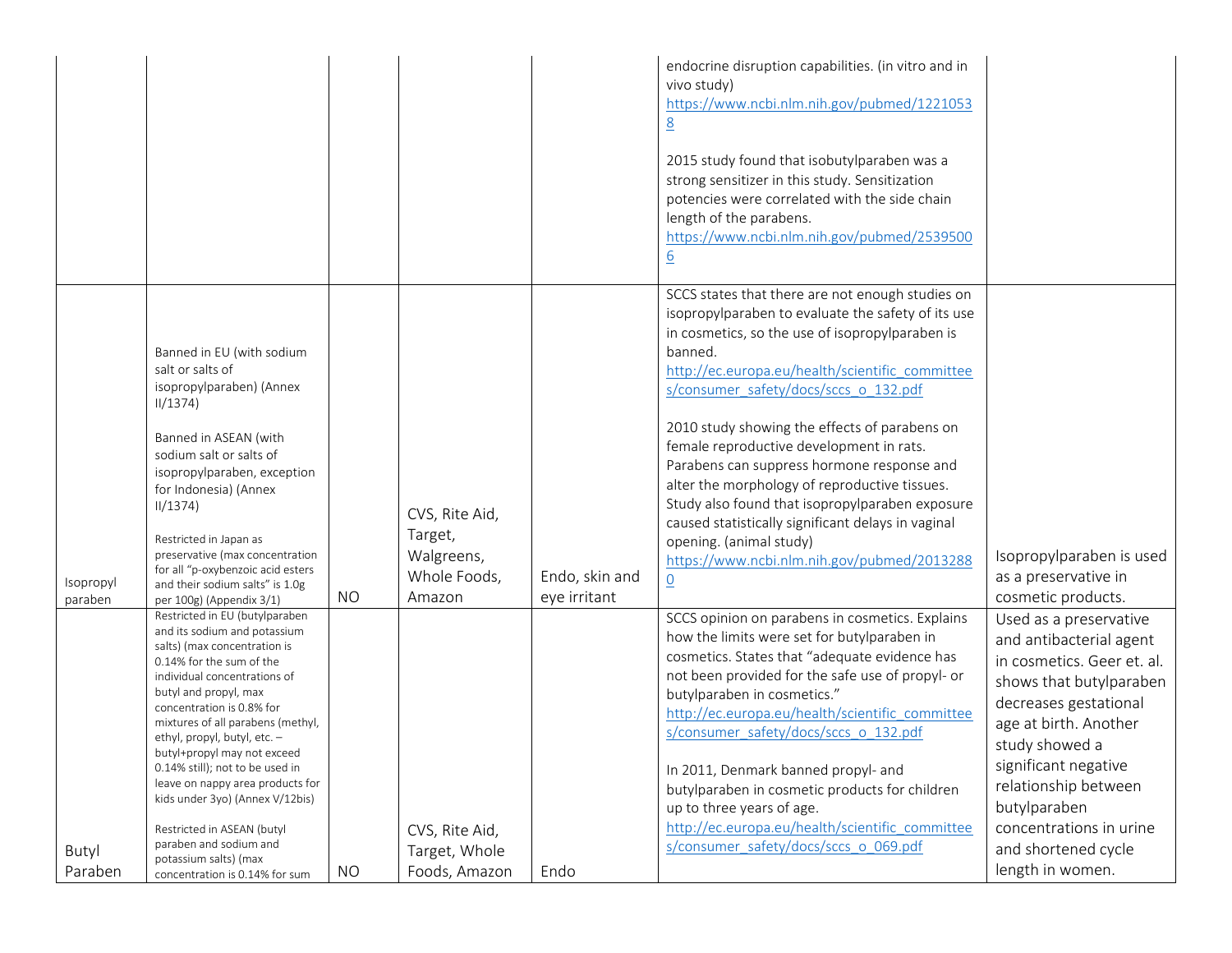|                   | of individual concentrations of<br>butyl and propyl, max<br>concentration is 0.8% for<br>mixtures of butyl, propyl, ethyl,<br>methyl, etc. with butyl+propyl<br>still not exceeding 0.14%; not to<br>be used in leave-on products for<br>nappy area for kids under 3yo)<br>Annex VI/12a<br>Restricted in Japan as<br>preservative (max concentration<br>for all "p-oxybenzoic acid esters<br>and their sodium salts" is 1.0g<br>per 100g) appendix 3/1                                                                                                                                                                                                                                                                                                                                                                                         |           |                                                  |      | Association of birth outcomes with fetal exposure<br>to parabens, triclosan and triclocarban in an<br>immigrant population in Brooklyn, New York.<br>(Human study)<br>https://www.ncbi.nlm.nih.gov/pubmed/2715639<br>$\overline{1}$<br>In 2014, the EU banned the use of propylparaben<br>and butylparaben in leave-on products designed<br>for the diaper area of young children below the<br>age of three due to concern of increased skin<br>penetration.<br>http://europa.eu/rapid/press-release IP-14-<br>1051 en.htm<br>Association between paraben exposure and<br>menstrual cycle in female university students in<br>Japan. (human study)<br>https://www.ncbi.nlm.nih.gov/pubmed/2718931<br>$\overline{4}$                                                                                                                       |                                                                                                                                                                                                                                                                                                                   |
|-------------------|------------------------------------------------------------------------------------------------------------------------------------------------------------------------------------------------------------------------------------------------------------------------------------------------------------------------------------------------------------------------------------------------------------------------------------------------------------------------------------------------------------------------------------------------------------------------------------------------------------------------------------------------------------------------------------------------------------------------------------------------------------------------------------------------------------------------------------------------|-----------|--------------------------------------------------|------|-------------------------------------------------------------------------------------------------------------------------------------------------------------------------------------------------------------------------------------------------------------------------------------------------------------------------------------------------------------------------------------------------------------------------------------------------------------------------------------------------------------------------------------------------------------------------------------------------------------------------------------------------------------------------------------------------------------------------------------------------------------------------------------------------------------------------------------------|-------------------------------------------------------------------------------------------------------------------------------------------------------------------------------------------------------------------------------------------------------------------------------------------------------------------|
| Propyl<br>Paraben | Restricted in EU (propylparaben<br>and its sodium and potassium<br>salts) (max concentration is<br>0.14% for the sum of the<br>individual concentrations of<br>butyl and propyl, max<br>concentration is 0.8% for<br>mixtures of all parabens (methyl,<br>ethyl, propyl, butyl, etc. -<br>butyl+propyl may not exceed<br>0.14% still); not to be used in<br>leave on nappy area products for<br>kids under 3yo) (Annex V/12bis)<br>Restricted in ASEAN (propyl<br>paraben and sodium and<br>potassium salts) (max<br>concentration is 0.14% for sum<br>of individual concentrations of<br>butyl and propyl, max<br>concentration is 0.8% for<br>mixtures of butyl, propyl, ethyl,<br>methyl, etc. with butyl+propyl<br>still not exceeding 0.14%; not to<br>be used in leave-on products for<br>nappy area for kids under 3yo)<br>Annex VI/12a | <b>NO</b> | CVS, Rite Aid,<br>Target, Whole<br>Foods, Amazon | Endo | States that "adequate evidence has not been<br>provided for the safe use of propyl- or<br>butylparaben in cosmetics."<br>http://ec.europa.eu/health/scientific committee<br>s/consumer_safety/docs/sccs_o_132.pdf<br>In 2011, Denmark banned propyl- and<br>butylparaben in cosmetic products for children<br>up to three years of age.<br>http://ec.europa.eu/health/scientific committee<br>s/consumer_safety/docs/sccs_o_069.pdf<br>In 2014, the EU banned the use of propylparaben<br>and butylparaben in leave-on products designed<br>for the diaper area of young children below the<br>age of three due to concern of increased skin<br>penetration.<br>http://europa.eu/rapid/press-release IP-14-<br>1051 en.htm<br>2013 study found that propyl paraben may be<br>associated with diminished ovarian reserve.<br>(human study) | Used as a preservative<br>and antibacterial agent<br>in cosmetics, foods, food<br>packaging, perfumes,<br>fragrances, and<br>pharmaceuticals.<br>Propylparaben may be<br>associated with<br>diminished ovarian<br>reserve. Geer et al.<br>found that<br>Propylparaben<br>decreased body length<br>in their study. |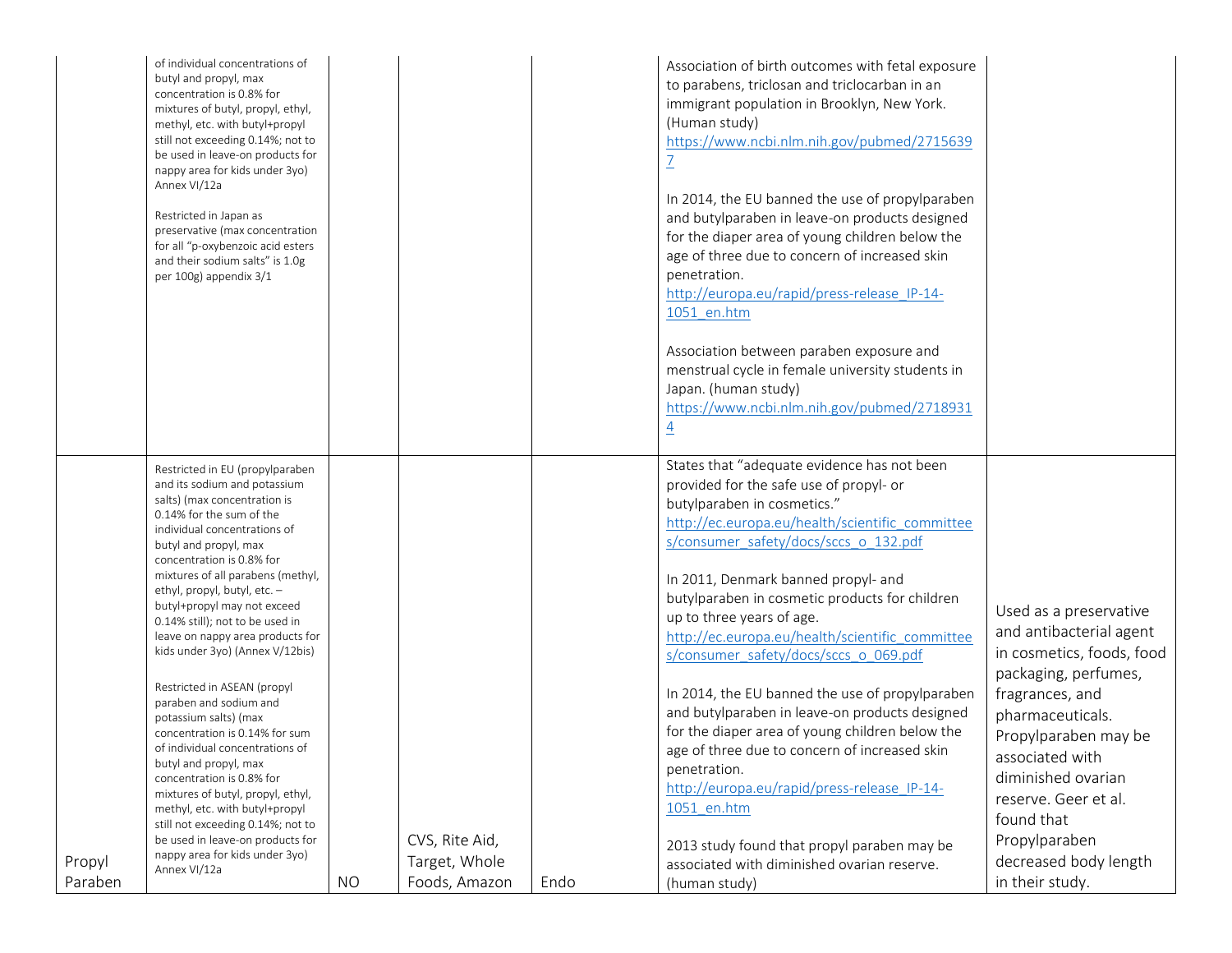|         | Restricted in Japan as<br>preservative (max concentration<br>for all "p-oxybenzoic acid esters<br>and their sodium salts" is 1.0g<br>per 100g) Appendix 3/1                   |     |                                                        |                                                                | https://www.ncbi.nlm.nih.gov/pubmed/2391259<br>8<br>2016 study shows potential adverse birth<br>outcomes from exposure to parabens.<br>Specifically, propyl paraben was shown to cause<br>decreased body length in babies. (human study<br>showing developmental toxicity)<br>https://www.ncbi.nlm.nih.gov/pubmed/2715639<br>2002 study shows that Propylparaben has an<br>adverse effect on hormonal secretion and the<br>male reproductive functions. (Rat study)<br>https://www.ncbi.nlm.nih.gov/pubmed/1200492<br>$\overline{3}$                                                                                                                                                                                                                                                                                                                                                              |                                                                                                                                                                                                    |
|---------|-------------------------------------------------------------------------------------------------------------------------------------------------------------------------------|-----|--------------------------------------------------------|----------------------------------------------------------------|---------------------------------------------------------------------------------------------------------------------------------------------------------------------------------------------------------------------------------------------------------------------------------------------------------------------------------------------------------------------------------------------------------------------------------------------------------------------------------------------------------------------------------------------------------------------------------------------------------------------------------------------------------------------------------------------------------------------------------------------------------------------------------------------------------------------------------------------------------------------------------------------------|----------------------------------------------------------------------------------------------------------------------------------------------------------------------------------------------------|
| Toluene | Restricted in EU (max<br>concentration of 25% in<br>nail products) Annex<br>III/185<br>Restricted in ASEAN<br>(max concentration of<br>25% in nail products)<br>Annex III/185 | YES | CVS, Rite Aid,<br>Walgreens,<br>Whole Foods,<br>Amazon | Endo, repro<br>and neuro<br>toxicity, skin<br>and eye irritant | Scientific Committee on Consumer Products<br>Opinion on Toluene (its use as a solvent in nail<br>cosmetics):<br>https://ec.europa.eu/health/ph risk/committees<br>/04 sccp/docs/sccp o 076.pdf<br>Toxnet NLM (has sources for different human<br>exposure studies, epidemiology studies, and has<br>case reports)<br>https://toxnet.nlm.nih.gov/cgi-<br>bin/sis/search/a?dbs+hsdb:@term+@DOCNO+13<br>Female reproductive toxicity was removed from<br>prop 65 in 2014, but toluene is still listed as<br>causing developmental toxicity on the<br>Proposition 65 list.<br>https://oehha.ca.gov/proposition-<br>65/chemicals/toluene<br>A review study of toluene. Concludes that<br>toluene is associated with developmental toxicity<br>from the results of multiple animal studies.<br>https://ehp.niehs.nih.gov/cms/attachment/f6d4b<br>3de-c18d-4445-b40d-6655b85722e1/ehp.94-<br>1567945.pdf | Toluene is typically<br>found in nail polish, nail<br>treatments, and hair<br>dyes. Listed as category<br>3: toxic for<br>reproduction. Listed as<br>causing developmental<br>toxicity by prop 65. |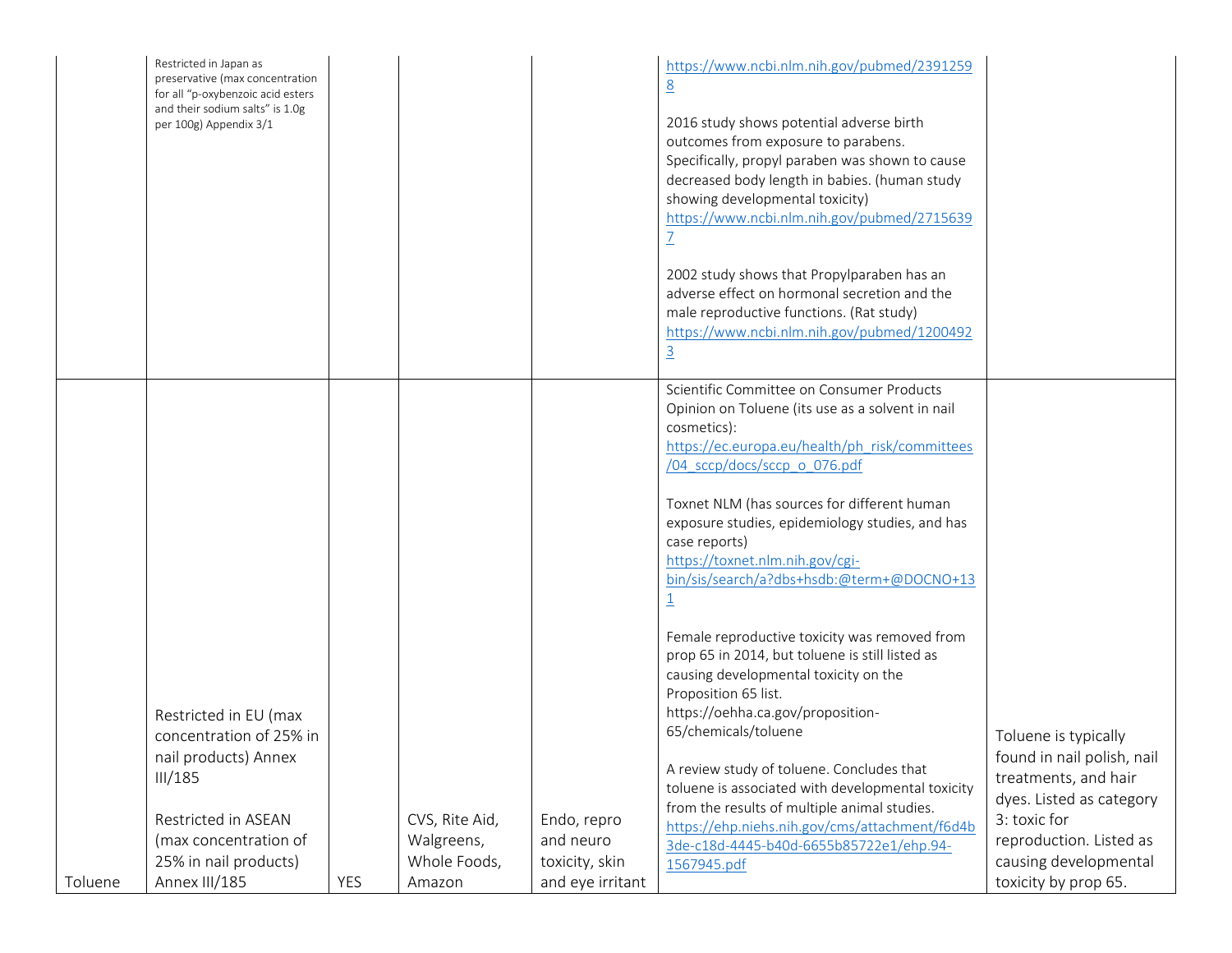|           |                                                                    |           |                |                | Neurotoxic properties of toluene expressed in a     |                          |
|-----------|--------------------------------------------------------------------|-----------|----------------|----------------|-----------------------------------------------------|--------------------------|
|           |                                                                    |           |                |                | study of 33 young healthy volunteers. The study     |                          |
|           |                                                                    |           |                |                | found that those exposed to toluene had lower       |                          |
|           |                                                                    |           |                |                |                                                     |                          |
|           |                                                                    |           |                |                | rate of correct responses compared to the           |                          |
|           |                                                                    |           |                |                | control group (human study).                        |                          |
|           |                                                                    |           |                |                | https://www.sciencedirect.com/science/article/pi    |                          |
|           |                                                                    |           |                |                | i/S0161813X15000327?via%3Dihub                      |                          |
|           |                                                                    |           |                |                | FDA Final Rule on Consumer antiseptic products.     |                          |
|           |                                                                    |           |                |                | Triclosan was banned from use in soap products      |                          |
|           |                                                                    |           |                |                | in 2016 after a USFDA risk assessment, but is still |                          |
|           |                                                                    |           |                |                | allowed in toothpaste, hand sanitizer, and mouth    |                          |
|           |                                                                    |           |                |                | wash.                                               |                          |
|           |                                                                    |           |                |                | https://www.federalregister.gov/documents/201       |                          |
|           | USFDA ban in soap, EU ban in                                       |           |                |                | 6/09/06/2016-21337/safety-and-effectiveness-        |                          |
|           | Biocides,                                                          |           |                |                |                                                     |                          |
|           |                                                                    |           |                |                | of-consumer-antiseptics-topical-antimicrobial-      |                          |
|           | EU restriction in cosmetics (max                                   |           |                |                | drug-products-for                                   |                          |
|           | concentration of 0.3% in                                           |           |                |                |                                                     |                          |
|           | toothpaste, hand soap, body<br>soap/shower gel, deodorant          |           |                |                | CIR safety assessment of triclosan states that      |                          |
|           | (nonspray), face powder,                                           |           |                |                | triclosan is safe as used in cosmetics.             |                          |
|           | blemish concealer, nail product                                    |           |                |                | https://www.cir-                                    |                          |
|           | for cleaning nails before                                          |           |                |                | safety.org/sites/default/files/FR569.pdf            |                          |
|           | application of artificial nails; max                               |           |                |                |                                                     |                          |
|           | concentration of 0.2% in                                           |           |                |                | 2008 study shows that triclosan exposure            |                          |
|           | mouthwash) annex V/25                                              |           |                |                | significantly impacts thyroid concentrations in     |                          |
|           | Restricted in Canada (max                                          |           |                |                | male juvenile rats. (animal study)                  |                          |
|           | concentration of 0.3% in                                           |           |                |                |                                                     |                          |
|           | mouthwash, 0.3% in other                                           |           |                |                | https://academic.oup.com/toxsci/article/107/1/5     |                          |
|           | cosmetics, other conditions                                        |           |                |                | 6/1664314                                           | Antimicrobial compound   |
|           | concerning impurities)                                             |           |                |                |                                                     | used in acne cream,      |
|           |                                                                    |           |                |                |                                                     |                          |
|           | Restricted in ASEAN (max<br>concentration of 0.3% in               |           |                |                | 2010 study shows that triclosan affected            | deodorants, shaving      |
|           | toothpaste, hand soap, body                                        |           |                |                | estrogen mediated responses in female rats and      | cream, and toothpaste.   |
|           | soap, shower gel, deodorant                                        |           |                |                | also suppressed the thyroid hormone. (Animal        | Triclosan may function   |
|           | (nonspray), face powder,                                           |           |                |                | study)                                              | in cosmetic formulations |
|           | blemish concealer, nail products                                   |           |                |                | https://academic.oup.com/toxsci/article-            | as a cosmetic biocide,   |
|           | for cleaning nails before applying                                 |           |                |                | abstract/117/1/45/1682020?redirectedFrom=full       |                          |
|           | artificial nails, shampoos, hair                                   |           |                |                |                                                     | deodorant agent, or      |
|           | conditioners, facial cleansers;                                    |           |                |                | text                                                | preservative. Triclosan  |
|           | max concentration of 0.2% in<br>mouthwash) annex III/288           |           |                |                |                                                     | was banned from use in   |
|           | (pending) & annex VI/25                                            |           |                |                | Florence Statement on Triclosan and Triclocarbon    | soap products in 2016    |
|           |                                                                    |           |                |                | https://ehp.niehs.nih.gov/doi/10.1289/ehp1788       | after a USFDA risk       |
|           | Restricted in Japan (max amount                                    |           |                |                |                                                     |                          |
|           | of 0.10g per 100g) Appendix 3/1                                    |           | CVS, Rite Aid, |                | Study shows that triclosan decreased the            | assessment, but is still |
|           |                                                                    |           | Walgreens,     |                | synthesis of androgens and decreased sperm          | allowed in toothpaste,   |
|           | Restricted in Australia (schedule<br>6 poison unless contains less |           | Whole Foods,   | Endo, skin and | production in male rats treated with triclosan.     | hand sanitizer, and      |
| Triclosan | than 0.3%)                                                         | <b>NO</b> | Amazon         | eye irritant   | (animal study)                                      | mouth wash.              |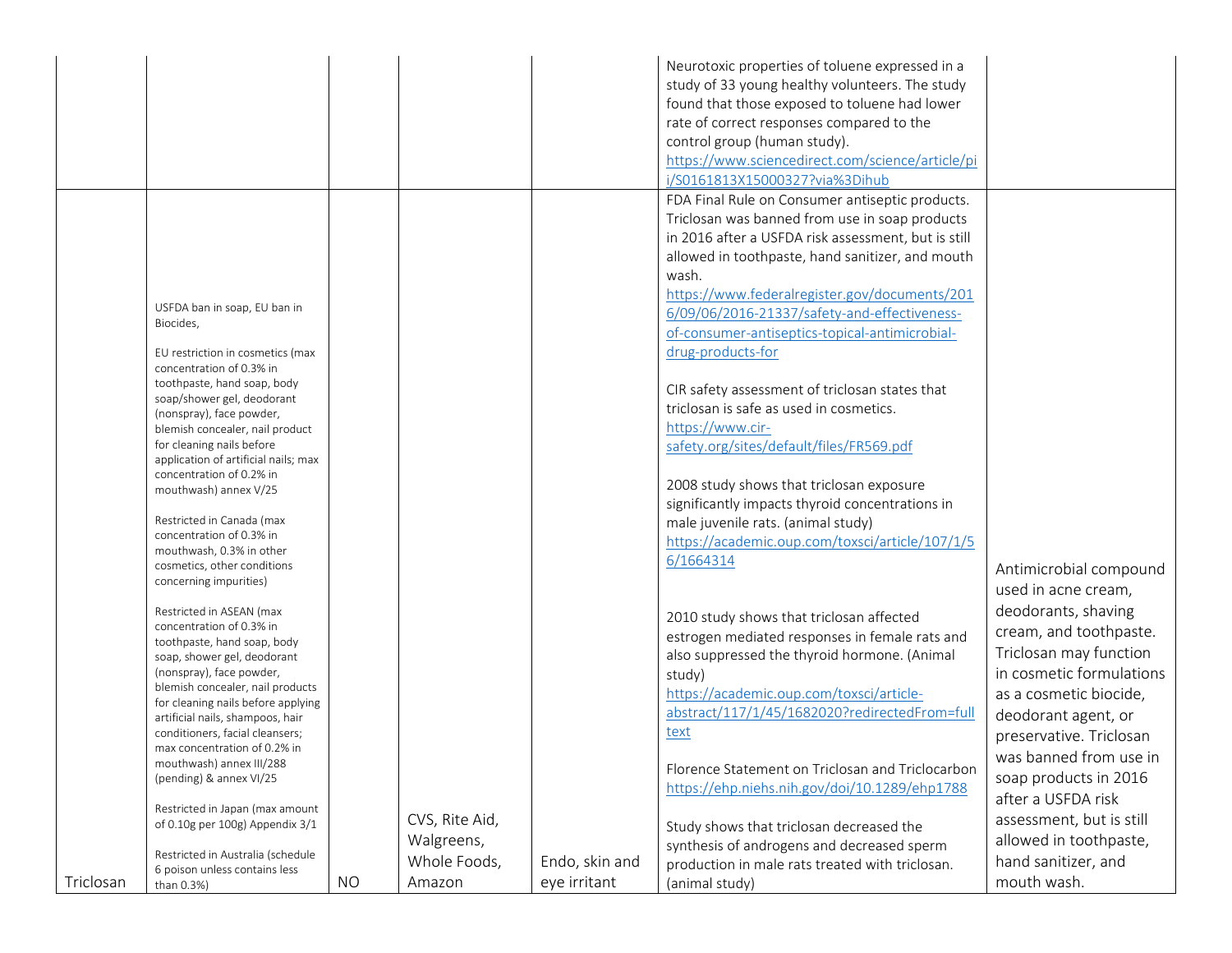|                                                            |                                                                                                                                                                                                                                                                                                                                                                                                                                                                                                                                                                                                                                                                                                                                                                                                                                                                                              |            |                             |                                  | https://www.ncbi.nlm.nih.gov/pubmed/1911862<br>$\underline{0}$                                                                                                                                                                                                                                                                                                                                                                                                                                                                                                                                                                                                                                                                                                                      |                                                                                                                                                                                                                                                                                                                                                                                 |
|------------------------------------------------------------|----------------------------------------------------------------------------------------------------------------------------------------------------------------------------------------------------------------------------------------------------------------------------------------------------------------------------------------------------------------------------------------------------------------------------------------------------------------------------------------------------------------------------------------------------------------------------------------------------------------------------------------------------------------------------------------------------------------------------------------------------------------------------------------------------------------------------------------------------------------------------------------------|------------|-----------------------------|----------------------------------|-------------------------------------------------------------------------------------------------------------------------------------------------------------------------------------------------------------------------------------------------------------------------------------------------------------------------------------------------------------------------------------------------------------------------------------------------------------------------------------------------------------------------------------------------------------------------------------------------------------------------------------------------------------------------------------------------------------------------------------------------------------------------------------|---------------------------------------------------------------------------------------------------------------------------------------------------------------------------------------------------------------------------------------------------------------------------------------------------------------------------------------------------------------------------------|
| Carbon Black<br>(D & C Black<br>No. 2) [CAS#<br>1333-86-4] | Restricted in the United<br>States (21 CFR 74.2052 - link<br>in health column)<br>Restricted in EU (purity<br>>97%, with an impurity<br>profile with limits for ash,<br>sulfur, PAH, benzo(a)pyrene,<br>dibenz(a,h)anthracene,<br>arsenic, lead, mercury)<br>Annex IV/126<br>Nano particles - same<br>restrictions as above, but<br>max concentration is 10%<br>and not to be used in<br>applications which may lead<br>to exposure of the end user's<br>lungs to inhalation; primary<br>particle size 20nm; Annex<br>IV/126a<br>[on community rolling action<br>plan to be evaluated by<br>France in 2019] LINK<br>Restricted in ASEAN (color<br>index number 77266, Annex<br>IV) (purity 97%, impurity<br>profile; additional conditions<br>for nano: 10% max<br>concentration, primary<br>particle size >= 20nm, not to<br>be used where may expose<br>end user's lungs by<br>inhalation) | <b>YES</b> | No retailer<br>restrictions | Cancer, organ<br>system toxicity | Proposition 65 lists carbon black (airborne,<br>unbound particles of respirable size) as causing<br>cancer.<br>https://oehha.ca.gov/media/downloads/propositi<br>on-65/chemicals/22103not.pdf<br>SCCS opinion on carbon black (nanoform): carbon<br>black can be used as a colorant in cosmetic<br>products with a concentration up to 10% and the<br>purity should be greater than 97%.<br>https://ec.europa.eu/health/scientific committe<br>es/consumer_safety/docs/sccs_o_144.pdf<br>FDA restrictions on carbon black in cosmetics.<br>https://www.accessdata.fda.gov/scripts/cdrh/cfd<br>ocs/cfcfr/CFRSearch.cfm?fr=74.2052<br>IARC lists carbon black as possibly carcinogenic to<br>humans. (pg.200)<br>https://monographs.iarc.fr/wp-<br>content/uploads/2018/06/mono93.pdf | Carbon black is a dark<br>black pigment used as a<br>coloring agent in<br>cosmetics such as<br>eyeliner, mascara, and<br>lipstick. The FDA allows<br>the use of carbon black<br>in eyeliner, brush-on-<br>brow, eye shadow,<br>mascara, lipstick, blush,<br>makeup and foundation,<br>and nail enamel in<br>"amounts consistent<br>with current good<br>manufacturing process". |